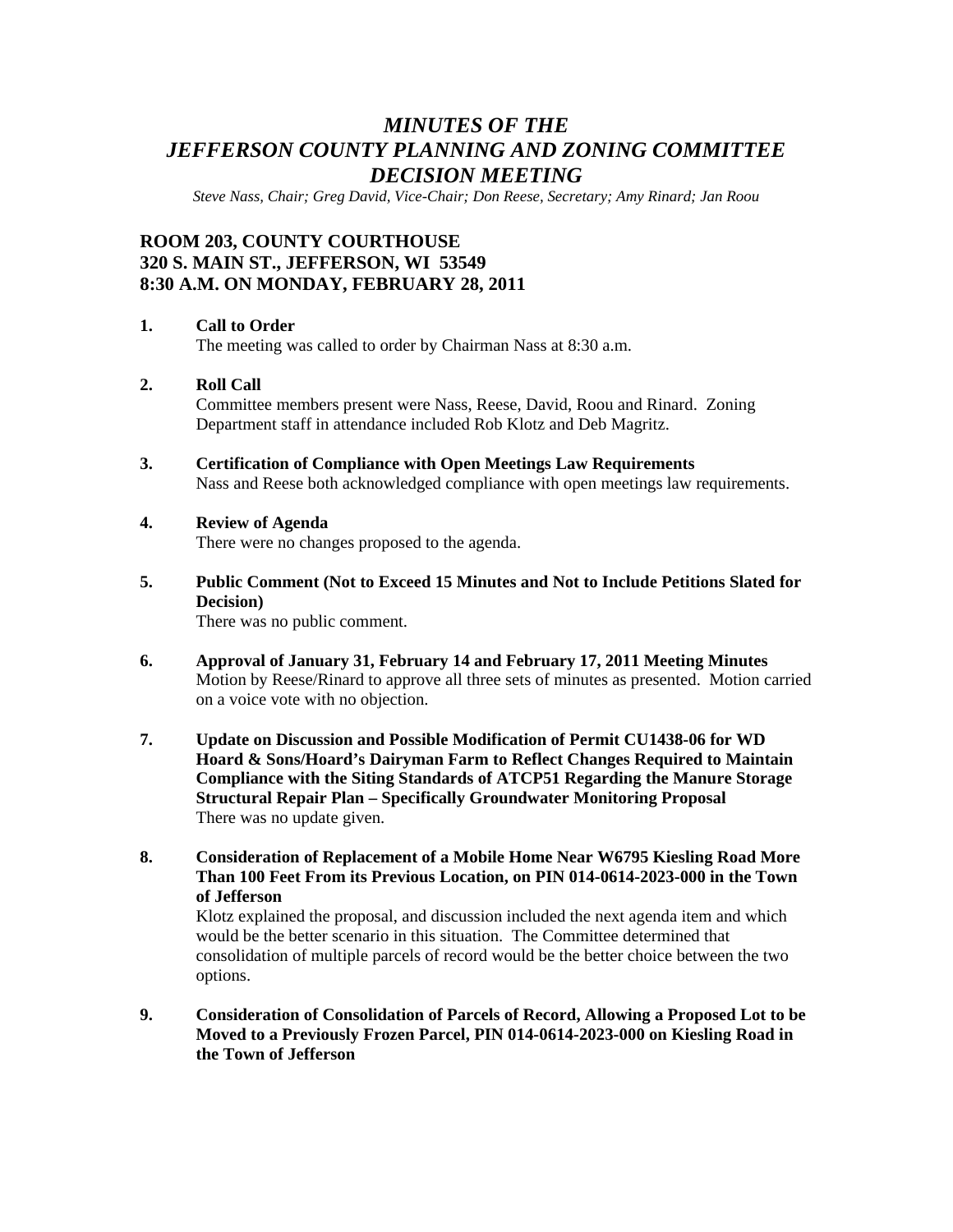Motion by Nass/Roou to allow the consolidation of multiple parcels of record because it meets the purpose and intent of the ordinance. A condition of the approval called for the mobile home to be removed. Motion carried on a voice vote with no objection.

**10. Request by Woodman Surveying to Extend the One-Year Time Limit Found in Sec. 15.01(j) of the Land Division/Subdivision Ordinance by Sixty Days, and to Allow the Director of Planning and Zoning Authority to Grant Such Extensions in the Future**  Jim Woodman and Klotz explained the request; motion by Reese/David to, on a case-bycase basis, give the Planning and Zoning Director the authority to give a one-time, up to 90-day extension; the least amount of time necessary is to be used. The Zoning Department will move forward with an ordinance amendment toward that end. Motion carried on a voice vote with no objection.

#### **11. Review of and Possible Action on Request for Outside Storage in the Industrial Zone at W1247 Industrial Drive, Town of Ixonia on PIN 012-0816-2722-005, for the Stewart Group**

Representatives of Stewart Group reported that the cars are moved, and the winter plan to move containers to the back of the barn was accomplished with all but one container. Carl Jaeger spoke for the Town and indicated that they would like to see the proposal postponed until July 1, 2011. Motion by Nass/David to postpone; motion carried on a voice vote with no objection.

This item will be placed on a Committee agenda after July 1, 2011.

- **12. Revised Outside Storage Permit Request for Ski Slide Storage, LLC, at N7777 Ski Slide Road, Town of Ixonia on PIN 012-0816-2534-004**  The Town is in favor for up to eight units as per the map submitted and now on file in the Zoning Department. Motion by Reese/Nass to approve the proposal as per plan; motion carried on a voice vote with no objection.
- **13. Discussion and Possible Decision Regarding Issues at River Bend Resort**  Motion by Nass/David to postpone this discussion because of lack of input from DNR; motion carried on a voice vote with no objection.
- **14. Discussion Regarding Existing Ordinance Requirements Related to A-3 Zoning Controls, Lot Size and Lot Combinations**  Klotz explained the issues; the item will be put on the March agenda.

Decision on item 18., Petitions 3509A-11, 3510A-11 and CU1645-11 was moved to this point to accommodate the petitioner in the audience.

- **18. Decision on Petition Presented in Public Hearing on February 17, 2011: APPROVED WITH CONDITIONS** 3509A-11 on a motion by Reese/Nass, 3510A-11 on a motion by Reese/David & CU1645-11 on a motion by David/Nass – Schroedl Brothers Inc., Town of Jefferson; all motions carried on a voice vote with no objection.
- **15. Discussion On Possible Legislation Regarding Elimination of Conversion Fees and PACE Program Funding**  Explanation was given by Klotz.
- **16. Discussion Regarding State Budget News**